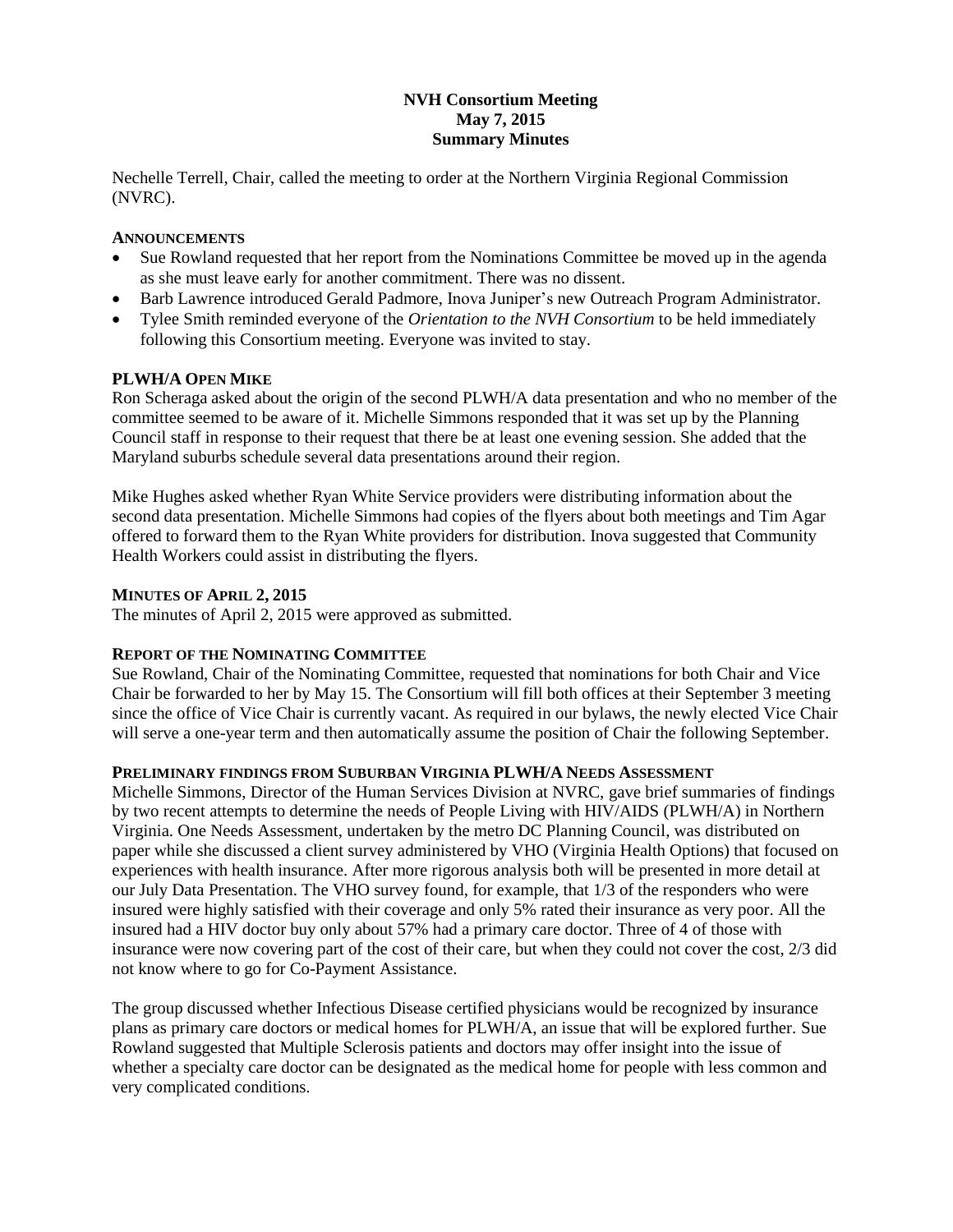NVH Consortium Minutes **Page 2** May 7, 2015

Ron Scheraga raised the issue of the large number of people in the metro DC Planning Council's study who cited homelessness as a major concern. Michelle responded that the HOPWA planning in June could begin to address this concern.

### **PART A REALLOCATION UPDATE**

Michelle Simmons reviewed the actions of the May meeting which directed NVRC staff to present several recommendations to the Planning Council. These included MH & MCM increased funds for Mental Health, Medical Case Management, Linguistic and Emergency Financial Assistance; and new funds for Non-Medical Case Management and Outreach. These were approved by the Planning Council with stipulations for documentation that demonstrate results and for requirements for any other funds available for these services to be used first. NVRC suggested several possible metrics that could be documented.

NVRC will be releasing one or more micro Requests for Applications (RFAs) to award these new funds and will notify the Consortium members when funds are available.

One of the members of the Planning Council, Ron Scheraga, asked the Consortium to recognize Tim Agar for his professional representation of N. Virginia at Planning Council meetings.

## **NEWLY AVAILABLE PART B FUNDING**

Tim Agar, Ryan White Grants Monitor at NVRC, reported that the Virginia Dept. of Health (VDH) approached Ryan White Part B providers two weeks ago to request ideas and reactions for expanding services. VDH's success in obtaining medication rebates and supplemental funds and enrolling ADAP client in Affordable Care Act (ACA) health insurance has resulted in substantial increases in funds for services for at least the next two years. Some of the ideas VDH is considering include expanded dental and non-med case management services and eye exams with ophthalmologists and eye glasses. Possible new services include Medical Nutrition Therapy (nutrition supplements). Currently NVRC's Part B funds Oral Health Care and Emergency Financial Assistance. After the VDH contractor's meeting next week more definitive information will be available.

Both VDH and NVRC requested that Consortium members share need for new and different services or ways of delivering traditional services.

Katrina & Logan from VDH introduced.

### **PLANNING COUNCIL REPORT**

Ron Scheraga reported that newly elected Mayor of the District of Columbia has yet to appoint a chair for the Metropolitan Washington Regional Ryan White Planning Council.

### **VIRGINIA DEPT. OF HEALTH REPORTS**

Logan A. Dickens, HIV Services Coordinator, gave the report for herself and Katrina Fontenla. She reported 2 ADAP clients from the Northern EMA were automatically enrolled by their insurance companies for 2015 into plans similar to their 2014 coverage. 570 Northern EMA ADAP clients have submitted new financial verification and been reenrolled into covered plans.

- 1,583 Northern EMA clients are now enrolled in Virginia ADAP (AIDS Drug Assistance Program):
	- o 400 Direct (traditional) ADAP;
	- o 114 in MPAP (Medicare Part D);
	- o 192 in ICAP (Insurance Continuation); and
	- o 877 in HIMAP (Health Insurance Marketplace Assistance Program aka ACA--Affordable Care Act insurance paid for ADAP clients by VDH).